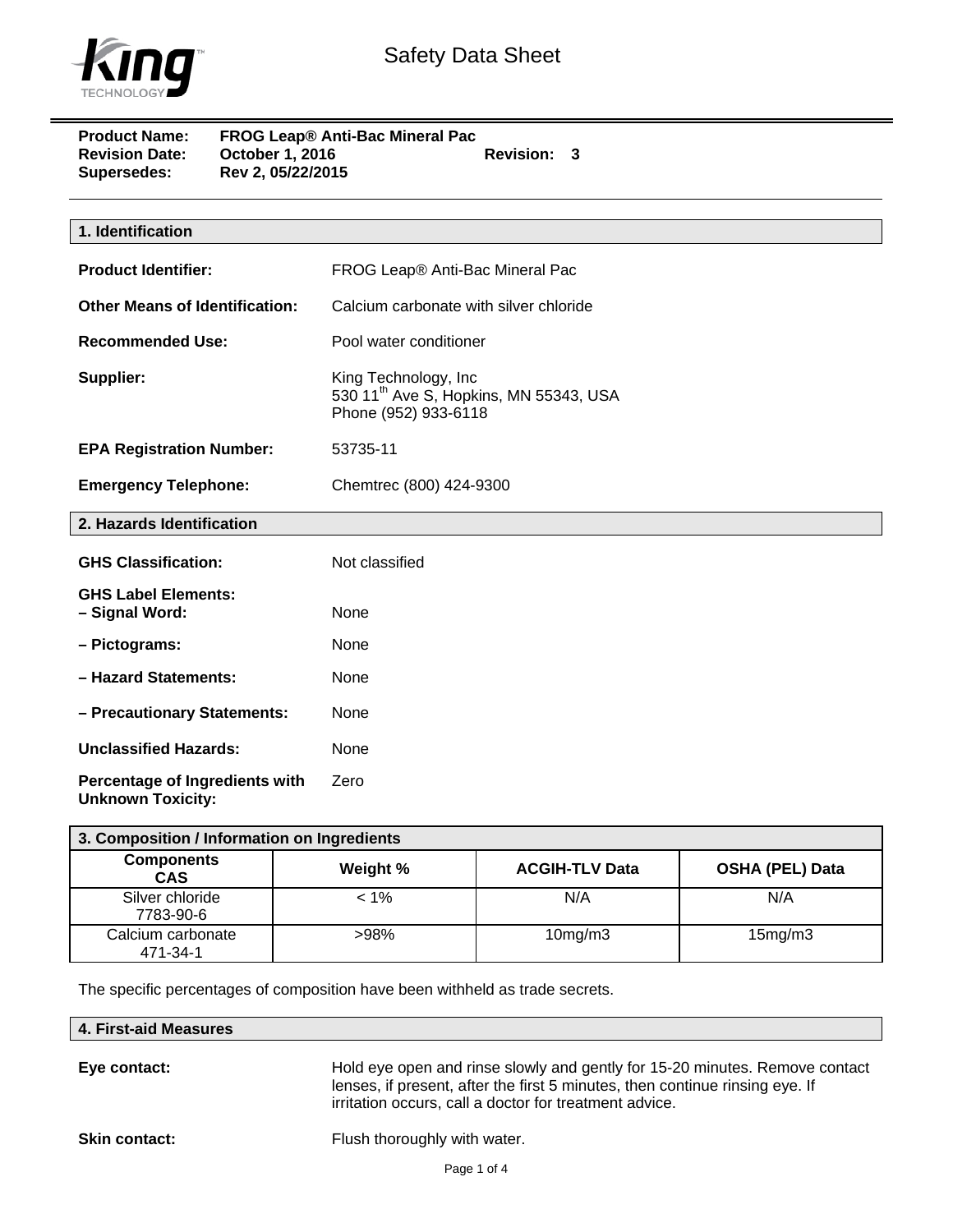

| <b>Product Name:</b><br><b>Revision Date:</b><br><b>Supersedes:</b>           | FROG Leap® Anti-Bac Mineral Pac<br>October 1, 2016<br>Revision: 3<br>Rev 2, 05/22/2015                                            |  |
|-------------------------------------------------------------------------------|-----------------------------------------------------------------------------------------------------------------------------------|--|
| Inhalation:                                                                   | Move person to fresh air. If irritation occurs, call a doctor for treatment advice.                                               |  |
| Ingestion:                                                                    | Ingestion of significant amounts is unlikely. If irritation occurs, call a doctor for<br>treatment advice.                        |  |
| <b>Most Important Symptoms,</b><br><b>Acute and Delayed:</b>                  | No known symptoms.                                                                                                                |  |
| <b>Immediate Medical Attention</b><br><b>Required:</b>                        | None required.                                                                                                                    |  |
| 5. Fire-fighting Measures                                                     |                                                                                                                                   |  |
| <b>Suitable Extinguishing Media:</b>                                          | There are no unusual fire or explosion hazards with this material. This material<br>is stable, non-hazardous.                     |  |
| <b>Unsuitable Extinguishing</b><br>Media:                                     | None known.                                                                                                                       |  |
| <b>Special Protective Equipment</b><br>and Precautions for Fire-<br>fighters: | There are no unusual fire or explosion hazards with this material. This material<br>is stable, non-hazardous.                     |  |
| <b>Specific Hazards Arising From</b><br>the Chemical:                         | None known.                                                                                                                       |  |
| 6. Accidental Release Measures                                                |                                                                                                                                   |  |
| <b>Personal Precautions:</b>                                                  | Using appropriate equipment, contain spilled material.                                                                            |  |
| <b>Methods for Cleaning Up:</b>                                               | Product is a non-hazardous solid. Sweep up material and dispose of as<br>normal household waste.                                  |  |
| 7. Handling and Storage                                                       |                                                                                                                                   |  |
| Handling:                                                                     | Product is non-hazardous. There are no specific handling requirements.                                                            |  |
| Storage:                                                                      | Keep this product in original closed container when not in use. Store in cool,<br>dry, well ventilated area away from open flame. |  |
| 8. Exposure Controls / Personal Protection                                    |                                                                                                                                   |  |
| <b>Exposure Limits:</b>                                                       | See Section 3.                                                                                                                    |  |
| <b>Appropriate Engineering</b><br><b>Controls:</b>                            | None required.                                                                                                                    |  |

**Personal protective equipment: – Respiratory protection:** None required.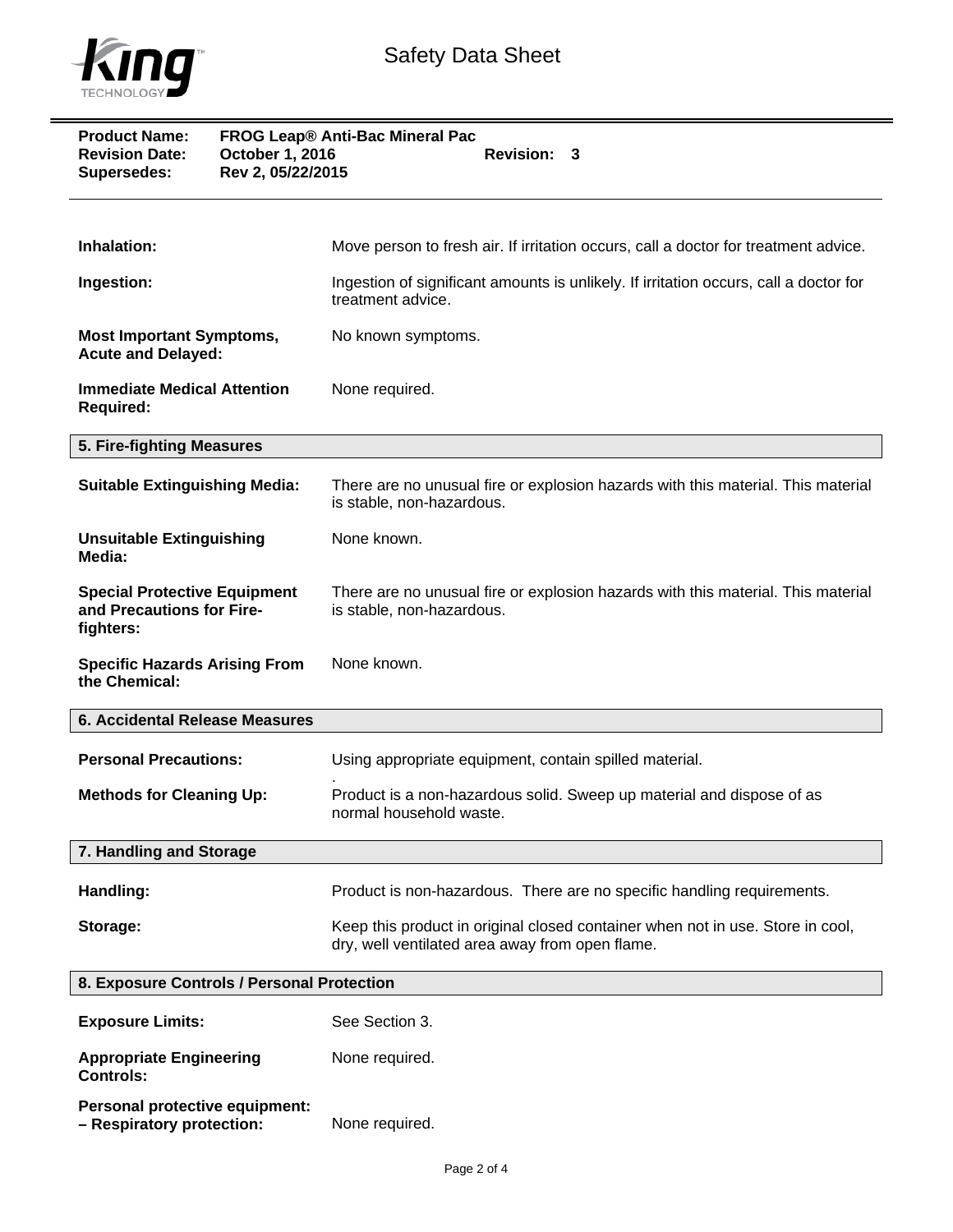

| <b>Product Name:</b><br><b>Revision Date:</b><br>October 1, 2016<br>Rev 2, 05/22/2015<br><b>Supersedes:</b>                                                                                                                                                                                                                                                                                                                                                   | FROG Leap® Anti-Bac Mineral Pac<br><b>Revision: 3</b>                                                                                                                                                                                                                                                                                     |
|---------------------------------------------------------------------------------------------------------------------------------------------------------------------------------------------------------------------------------------------------------------------------------------------------------------------------------------------------------------------------------------------------------------------------------------------------------------|-------------------------------------------------------------------------------------------------------------------------------------------------------------------------------------------------------------------------------------------------------------------------------------------------------------------------------------------|
| - Hand protection:                                                                                                                                                                                                                                                                                                                                                                                                                                            | None required.                                                                                                                                                                                                                                                                                                                            |
| - Eye protection:                                                                                                                                                                                                                                                                                                                                                                                                                                             | None required.                                                                                                                                                                                                                                                                                                                            |
| - Skin and body protection:                                                                                                                                                                                                                                                                                                                                                                                                                                   | None required.                                                                                                                                                                                                                                                                                                                            |
| <b>Hygiene measures:</b>                                                                                                                                                                                                                                                                                                                                                                                                                                      | None required.                                                                                                                                                                                                                                                                                                                            |
| <b>Other Precautions:</b>                                                                                                                                                                                                                                                                                                                                                                                                                                     | None required.                                                                                                                                                                                                                                                                                                                            |
| 9. Physical and Chemical Properties                                                                                                                                                                                                                                                                                                                                                                                                                           |                                                                                                                                                                                                                                                                                                                                           |
| Appearance:<br>Odor:<br><b>Odor threshold:</b><br>Melting point / range:<br>Boiling point / range:<br><b>Flash point:</b><br><b>Evaporation rate:</b><br><b>Flammability:</b><br>Vapor pressure:<br>Vapor density:<br><b>Bulk density:</b><br><b>Solubility in water:</b><br>Specific gravity:<br>pH:<br><b>Flammability limits:</b><br><b>Partition coefficient:</b><br>Auto-ignition temperature:<br><b>Decomposition temperature:</b><br><b>Viscosity:</b> | White granular material<br>Not available<br>Not available<br>Not available<br>Not available<br>Not available<br>Not available<br>Not available<br>Not available<br>Not available<br>Not available<br>Not available<br>Not available<br>Not available<br>Not available<br>Not available<br>Not available<br>Not available<br>Not available |
| 10. Stability and Reactivity                                                                                                                                                                                                                                                                                                                                                                                                                                  |                                                                                                                                                                                                                                                                                                                                           |
| <b>Reactivity:</b>                                                                                                                                                                                                                                                                                                                                                                                                                                            | Not reactive under normal conditions.                                                                                                                                                                                                                                                                                                     |
| Stability:                                                                                                                                                                                                                                                                                                                                                                                                                                                    | This product is stable under normal conditions                                                                                                                                                                                                                                                                                            |
| Incompatible materials:                                                                                                                                                                                                                                                                                                                                                                                                                                       | None known.                                                                                                                                                                                                                                                                                                                               |
| <b>Conditions to avoid:</b>                                                                                                                                                                                                                                                                                                                                                                                                                                   | None known.                                                                                                                                                                                                                                                                                                                               |
| <b>Hazardous decomposition</b><br>products:                                                                                                                                                                                                                                                                                                                                                                                                                   | None known.                                                                                                                                                                                                                                                                                                                               |
| <b>Possibility of hazardous</b><br>reactions:                                                                                                                                                                                                                                                                                                                                                                                                                 | Hazardous polymerization will not occur under normal conditions.                                                                                                                                                                                                                                                                          |